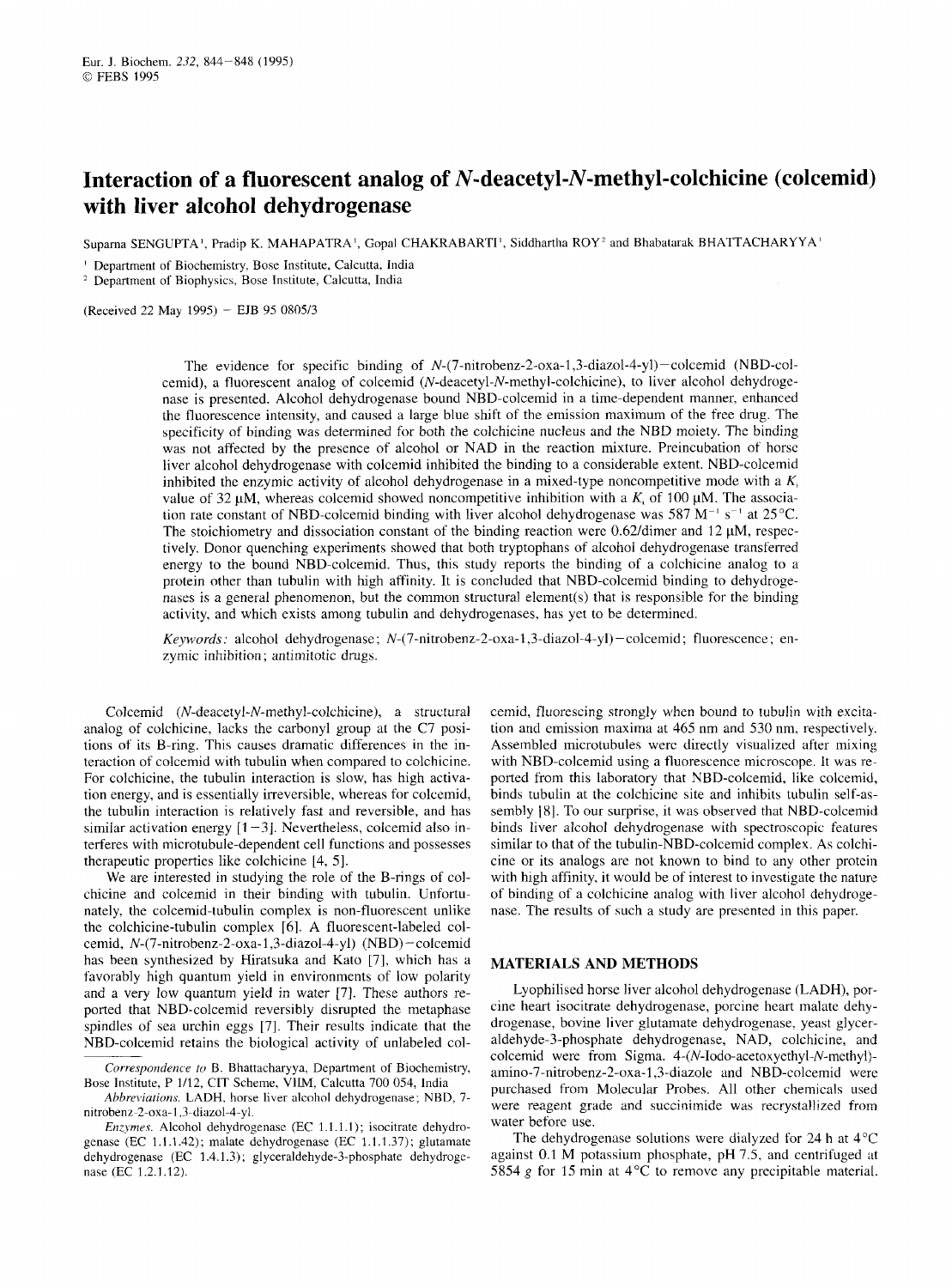The concentration of LADH was calculated using a molar ab-

**Enzyme assay and inhibition study.** Enzymic activities were determined spectrophotometrically [10] in a Beckman DU-70 spectrophotometer at  $25^{\circ}$ C by measuring absorbance at 340 nm. The activities were determined in 0.1 M glycine/NaOH, pH 9.5. Different concentrations of NAD and 6.5 % ethanol were added to the reaction mixture. The enzyme previously diluted in ice-cold buffer, was added and the kinetics were followed at 340 nm. The enzyme was diluted so that the changes in absorbance were linear. The rate of the reaction was calculated from the absorbance change and the kinetic data were plotted as reciprocal rates against reciprocal NAD concentrations according to Lineweaver and Burk [11].

In the case of the inhibition study, the required concentration of NBD-colcemid was added to the reaction mixture containing NAD and alcohol, the enzyme was added, and the absorbance was followed at 340 nm. From the Lineweaver-Burk plots,  $K_i$ values were calculated using the appropriate equations [ 121.

**Fluorescence methods.** All fluorescence experiments were carried out in a Hitachi F-3000 spectrofluorometer at 25°C. The excitation and emission wavelengths for NBD-colcemid were at 465 nm and 530 nm, respectively, with bandpasses of 5 nm each unless mentioned otherwise. For the tryptophan residues of LADH, the excitation and emission wavelengths were at 295 nm and 340 nm, respectively. The rate constant of the LADH-NBDcolcemid interaction was measured under pseudo-first-order conditions at 25 "C. The binding parameters of the LADH-NBDcolcemid interaction were determined according to Klotz [13] and Scatchard [14]. CD spectra were obtained at 20°C in a Jasco-600 spectropolarimeter with 1 cm pathlength.

**Donor quenching of tryptophan-NBD-colcemid energy transfer.** The donor quenching experiment was performed at 1 **pM** LADH and *5* **pM** NBD-colcemid according to the method of Bhattacharyya et al. [IS]. The energy-transfer efficiency in the presence of the quencher was measured according to the equation

$$
\frac{F_{\rm D+A}}{F_{\rm A}^{\rm o}}=1+\frac{\varepsilon_{\rm D}C_{\rm D}}{\varepsilon_{\rm A}C_{\rm A}}E,
$$

where  $F_{\text{p+A}}$  is the fluorescence of the donor-acceptor complex in presence of the quencher and  $F_A^{\circ}$  is the fluorescence of the acceptor only, which remains unaltered in the presence or ab-E<sub>D<sup>+A</sup></sub> = 1 +  $\frac{\varepsilon_{D}C_{D}}{\varepsilon_{A}C_{A}}E$ , and  $\phi_{D}$  is the quantum yield of the donor in the absence of the acceptor. The distances between the tryptophans of LADH and where  $F_{D+\Lambda}$  is the fluorescence of the donor-a the donor and the acceptor, respectively, at the wavelength where the fluorescence of the donor is measured.  $C_{\rm p}$  and  $C_{\rm A}$  are the concentrations of the donor and acceptor in the complex and *E* is the energy-transfer efficiency. An equation can be constructed combining the energy-transfer efficiencies in the presence and absence of quencher:

$$
\frac{F^{\circ}}{F} = \frac{F_{D+A}^{\circ} - F_A^{\circ}}{F_{D+A} - F_A^{\circ}} = \frac{E^{\circ}}{E} = 1 + \tau_{D,A} k_q [Q],
$$

where  $\tau_{\text{D,A}}$  is the lifetime of the donor in the presence of acceptor but in the absence of quencher. This equation can be rearranged in the form of a Lehrer equation [16]:

$$
F^{\circ}/(F^{\circ} - F) = 1/f_{\rm a} + 1/(f_{\rm a}k_{\rm s}[(Q]).
$$

A Lehrer-type plot of  $F^{\circ}/(F^{\circ} - F)$  versus  $1/Q$  where  $F^{\circ}$  is the fluorescence of the LADH-NBD-colcemid complex in the absence of quencher and *F* is the fluorescence of the complex in the presence of the quencher, was constructed to determine the proportion of energy transfer from quenchable and non-quenchable donors. The emission and excitation wavelengths were



**Fig. 1. The fluorescence emission spectra of different proteins with NBD-colcemid.** 5 **pM** NBD-colcemid was mixed with *5* **pM** of the followng proteins: **(1)** tubulin; (2) LADH; (3) hexokinase; (4) BSA; *(5)*  papain; (6) lysozyme (all in 10 mM potassium phosphate, pH 6.95, containing  $0.5$  mM EGTA and  $0.25$  mM MgCl<sub>2</sub> at  $25^{\circ}$ C). The fluorescence spectra were recorded after *5* min incubation at 25°C. The excitation wavelength was at 465 nm in all cases and the emission spectrum of NBD-colcemid alone is shown in [8].

energy transfer measurements was at 540 nm, as NBD-colcemid has a large emission at this wavelength and no significant emission from direct excitation of tryptophan residues exists at 540 nm. Recrystallised succinimide had no absorbance at 295, 340 or 540 nm. The fluorescence values were corrected for the inner-filter effect where necessary. The  $R<sub>o</sub>$  value was calculated according to the equation.

$$
R_{\rm o}=8.79\times10^{-5}\,(J\chi^2n^{-4}\phi_{\rm D})^{1/6}A\,,
$$

where *J* is the overlap integral,  $\chi^2$  is the orientation factor, *n* is the refractive index of the medium between donor and acceptor, and  $\phi_{\rm D}$  is the quantum yield of the donor in the absence of the acceptor. The distances between the tryptophans of LADH and NBD-colcemid were calculated by the following equation :

$$
R = R_{\rm o}[(1-E)/E]^{1/6}.
$$

All these calculations were performed according to Cantor and Schimmel and references therein [17].

#### **RESULTS**

**F"**,  $E_0$  and  $E_4$  and  $E_5$  and  $E_6$  and  $E_7$  and  $E_8$  and  $E_7$  and  $E_8$  and  $E_8$  and  $E_7$  and  $E_8$  and  $E_8$  and  $E_8$  and  $E_8$  and  $E_8$  and  $E_8$  and  $E_8$  and  $E_8$  and  $E_8$  and  $E_8$  and  $E_8$  and  $E_8$ A Lehrer-type plot of  $F^{\circ}/(F^{\circ} - F)$  versus 1/Q where  $F^{\circ}$  is the cannot decreased sharply when LADH was preinculated with fluorescence of the LADH-NBD-colcemid complex in the abineceasing concentrations of urea indi Fig. 1 shows the fluorescence emission spectra of NBD-colcemid in the presence of different proteins. It is observed that, like tubulin, horse liver alcohol dehydrogenase enhanced the NBD-colcemid fluorescence intensity with a large blue shift of the emission maximum. The emission maximum of free NBDcolcemid shifted *5* nm upon binding to tubulin and the shift was even more (9 nm) upon binding to LADH. This indicated the interaction of NBD-colcemid with LADH. Pretreatment of LADH with colcemid strongly inhibited enhancement of NBDcolcemid fluorescence at colcemid concentrations of approximately 1 mM (data not shown). The fluorescence of NBD-colcemid decreased sharply when LADH was preincubated with increasing concentrations of urea indicating that the integrity of the protein tertiary structure was required for binding. The addition of LADH to alkyl NBD analogs produced no change in the NBD-fluorescence indicating that the high affinity of NBDcolcemid to LADH and the enhanced fluorescence is a combined function of both the NBD group and the colchicine nucleus. Un-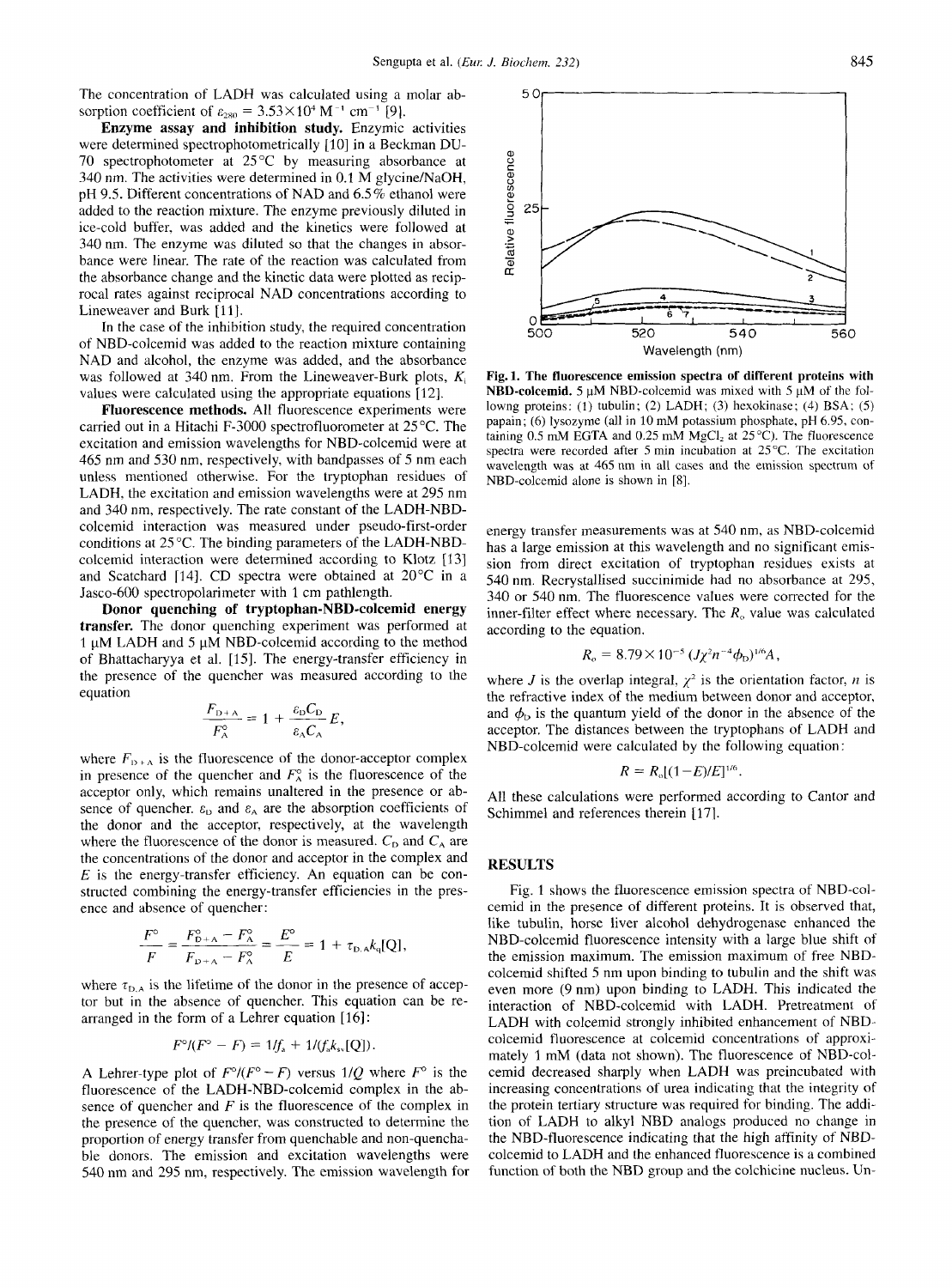

**Fig. 2. Circular dichroic spectra of NBD-colcemid in absence of LADH. 7** pM NBD-colcemid was mixed with 50 **pM** LADH at 20°C in 0.1 M potassium phosphate, pH 7.5, containing 0.5 mM  $MgCl<sub>2</sub>$ , and the spectra were followed with time. The spectra are as follows: NBD-colcemid  $(--)$ ; NBD-colcemid in the presence of LADH immediately after mixing  $(\cdots \cdots)$ ; NBD-colcemid with LADH after 20 min  $(- - -)$ .

like tubulin, the incubation of colchicine or colcemid with LADH did not produce any fluorescence. Based on these results reported above, it is likely that both colchicine and colcemid bind to LADH without the promotion of fluorescence.

The enhancement of NBD fluorescence that occurs upon binding to alcohol dehydrogenase suggests the involvement of NBD group of NBD-colcemid in the interaction with the protein. The involvement of the NBD group in the binding process was further confirmed by the circular dichroic spectra of NBD-colcemid in the presence of LADH. As shown in Fig. 2, the CD band corresponding to the NBD group of NBD-colcemid (380- 520 nm) changed significantly upon the addition of LADH and the ellipticity further changed with time.

Many colchicine analogs are well known pharmacological agents that are believed to act primarily through their effects on tubulin. If colchicine analogs can interact with other cellular targets, new mechanisms of action producing desirable pharmacological or undesirable side effects may be revealed. To test whether this binding may have any biological significance, we tested the effect of NBD-colcemid and colcemid on the enzyme activity of LADH. The rates were measured with different NAD concentrations using ethanol as a substrate in the presence of either NBD-colcemid or colcemid. The Lineweaver-Burk plots suggested that NBD-colcemid is a mixed-type noncompetitive inhibitor with  $K_i$  of approximately 32  $\mu$ M (Fig. 3A), whereas colcemid showed noncompetitive inhibition with  $K_i$  of 100  $\mu$ M (Fig. 3 B). The mode of inhibition was also consistent with the observation that the presence of a saturating amount of NAD (1 mM) or ethanol (0.2 M) had no effect on NBD-colcemid binding to LADH (data not shown). This indicated that the NBD-colcemid-binding site was different from the coenzyme or substrate-binding site.

The binding of NBD-colcemid with LADH quenches the tryptophan fluorescence of the enzyme. The quenching of the tryptophan fluorescence after mixing LADH with NBD-colcemid was followed as a function of time. Quenching increased with time attaining saturation at about 2 h (Fig. 4A) indicating that the bound drug was near the tryptophan(s) of LADH. The



**Fig. 3. Lineweaver-Burk plot of inhibition of LADH enzymic activity by NBD-colcemid (A) and colcemid (B).** The formation of NADH was followed by observing the absorbance at 340 nm. The reaction mixtures contained 1.43 M ethanol,  $10-200 \mu M$  NAD and the following: (A) no NBD-colcemid **(0)**; 25  $\mu$ M NBD-colcemid ( $\Delta$ ); 50  $\mu$ M NBD colcemid (O); (B) no colcemid  $(\bullet)$ ; 100  $\mu$ M colcemid  $(\triangle)$ ; 180  $\mu$ M colcemid in 0.1 M glycine/NaOH, pH 9.5 ( $\circ$ ).

time dependence of binding was also evident from the kinetic profile in Fig. 4B. The kinetics of the association reaction of NBD-colcemid with LADH were studied under pseudo-first-order conditions by monitoring the increase in ligand emission intensity as a function of time. The NBD-colcemid data were then fitted to a sum of exponentials. A single exponential function with a zero-time offset was enough to fit the data satisfactorily. A typical kinetic profile is shown in Fig. 4B. The association rate constant for the LADH and NBD-colcemid interaction was 587 M<sup>-1</sup> s<sup>-1</sup>.

The fluorescence of free NBD-colcemid is enhanced 11-fold upon binding to LADH. A titration of NBD-colcemid with LADH at 25°C is shown in the inset of Fig. *5.* The data were analysed by the method of Klotz, yielding a dissociation constant of 10.4  $\mu$ M for the NBD-colcemid-LADH interaction. The dissociation constant and stoichiometry were also measured by Scatchard analysis (Fig. 5) and were 12.5  $\mu$ M and 0.62 mol/mol LADH dimer, respectively.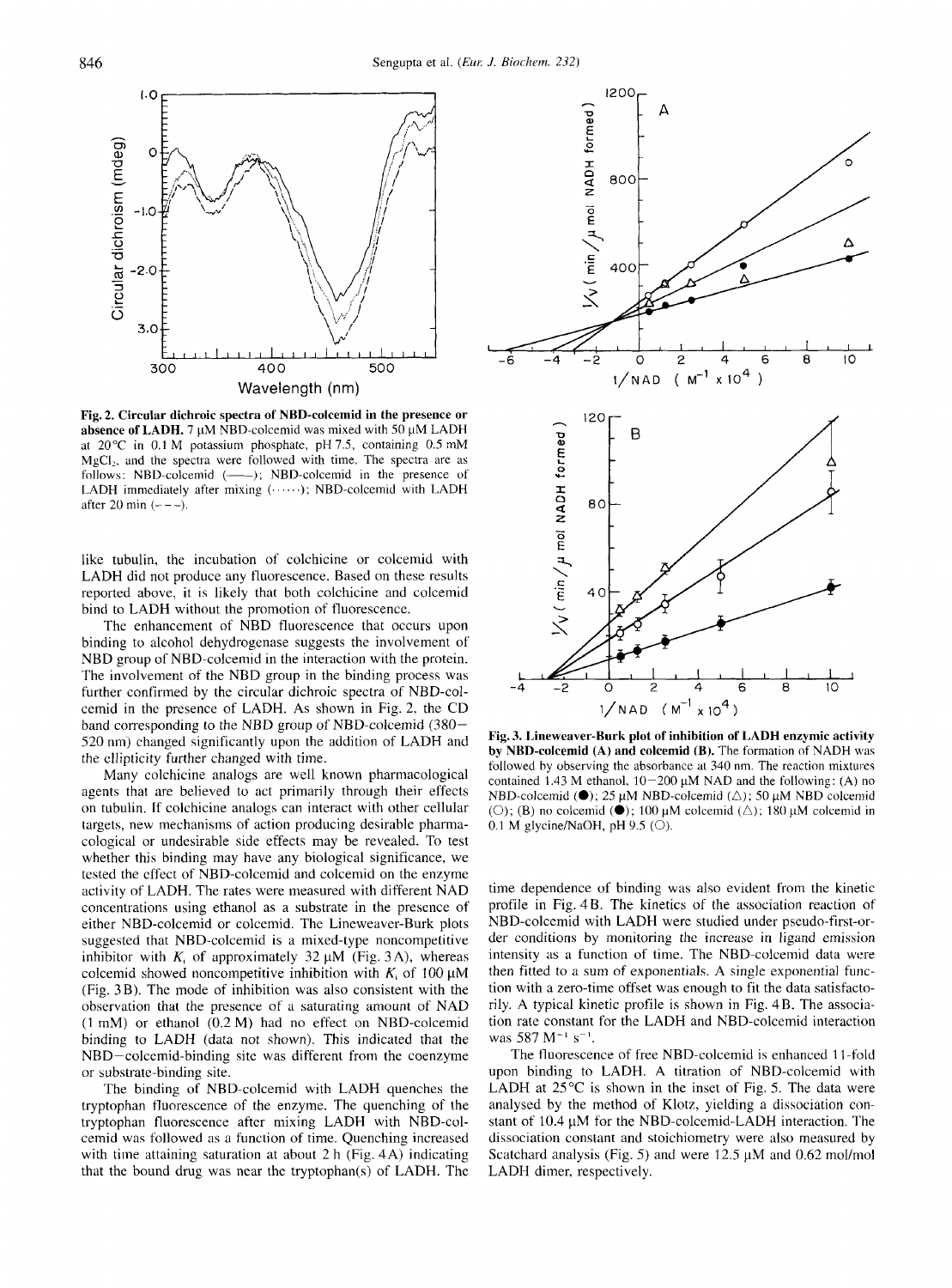

**Fig. 4. Tryptophan fluorescence quenching (A) and time-dependent binding (B) of NBD-colcemid binding to tubulin. (A)**  $2 \mu M$  **LADH** was mixed with  $4 \mu M$  NBD-colcemid and the tryptophan fluorescence was followed for 2 h at 336 nm exciting at 295 nm. (B) 1  $\mu$ M LADH was mixed with 25 **pM** NBD-colcemid at 15°C. The fluorescence intensity at 530 nm with time was recorded as many times as possible. The excitation wavelength was at 465 nm. For both A and B, the solution conditions are as in Fig. 2.

**It** is known that LADH contains two tryptophan residues: Trpl5 and Trp314. Trpl5 is exposed to the solvent and can be quenched by external quenchers whereas Trp314 is buried and inaccessible to quenchers [IS]. To obtain information about the position of the NBD-colcemid-binding site on LADH, energy transfer studies of NBD-colcemid with the tryptophan residues of LADH were performed; the absorption spectra of NBD-colcemid overlap well with the emission spectra of tryptophan. As only one tryptophan molecule of LADH could be quenched by collisional quenchers, the donor quenching of fluorescence energy transfer may give an idea about the distance of the NBDcolcemid-binding site from the tryptophan residues. In this case, succinimide does not quench the acceptor NBD-colcemid (data not shown). The inset of Fig. 6 represents the Lehrer plot of succinimide quenching of tryptophan fluorescence of LADH in the absence of NBD-colcemid. The y-axis intercept of **2.9** indicates that approximately 50% of the tryptophan molecules could be quenched, which is expected from the previously known data, and probably indicates that Trpl5 is quenched. Fig. 6 shows a Lehrer-type plot of donor quenching of fluorescence energy transfer of the LADH-NBD-colcemid complex. In this case, the intercept on the y-axis is 1.85 indicating that 45 % of the energy transfer occurred from tryptophan that could not be quenched by succinimide and the remaining 55% was from the tryptophan residue that could be quenched. The estimated energy-transfer efficiency value was 1.5 indicating significant energy transfer from both the tryptophans. The energy transfer from the quench-



**Fig.5. Scatchard plot of LADH binding to NBD-colcemid.** 2 pM LADH was titrated with  $0.4 - 20 \mu M$  NBD-colcemid. Inset, titration of NBD-colcemid with LADH.  $0.5 \mu M$  NBD colcemid was titrated with  $1 - 10 \mu M$  LADH. The excitation and emission wavelengths were at 500 nm and 530 nm, respectively. The solution conditions are the same as in Fig. 2.



**Fig. 6. Lehrer plot of succinimide quenching of LADH tryptophan**  fluorescence during energy transfer with NBD-colcemid. 1  $\mu$ M LADH was complexed with 5  $\mu$ M NBD-colcemid and the complex was titrated with succinimide  $(0.017-0.5 \text{ M})$ . The emission wavelength was at 540 nni and after each addition of succinimide, the excitation intensity was recorded at 295 nm. Inset, Lehrer plot of succinimide quenching of tryptophan fluorescence of LADH. 1 **pM** LADH was titrated with 0.017-0.5 M succinimide. The emission wavelength was at 340 nm and after each addition of succinimide, the excitation intensity was recorded at 295 nm. The solution conditions were the same as in Fig. 2.

able tryptophan is therefore  $1.5 \times 0.55$ , i.e. 0.825. This suggests a distance of  $2.3 - 3.0$  nm between NBD-colcemid and the quenchable Trpl5. Similarly, the estimated distances from Trp314 may be approximately  $2.6 - 3.5$  nm. These estimates are significantly shorter than the NADH-Trp15 distances, which are 3.6 nm and *5.2* nm, and significantly longer than the NADH-Trp314 distances, which are **1.7** nm and 2.4 nm (from X-ray crystal structure data of the NADH-dimethyl sulphoxide-LADH ternary complex; [14]) supporting the idea of a binding site distinct from the coenzyme-binding site.